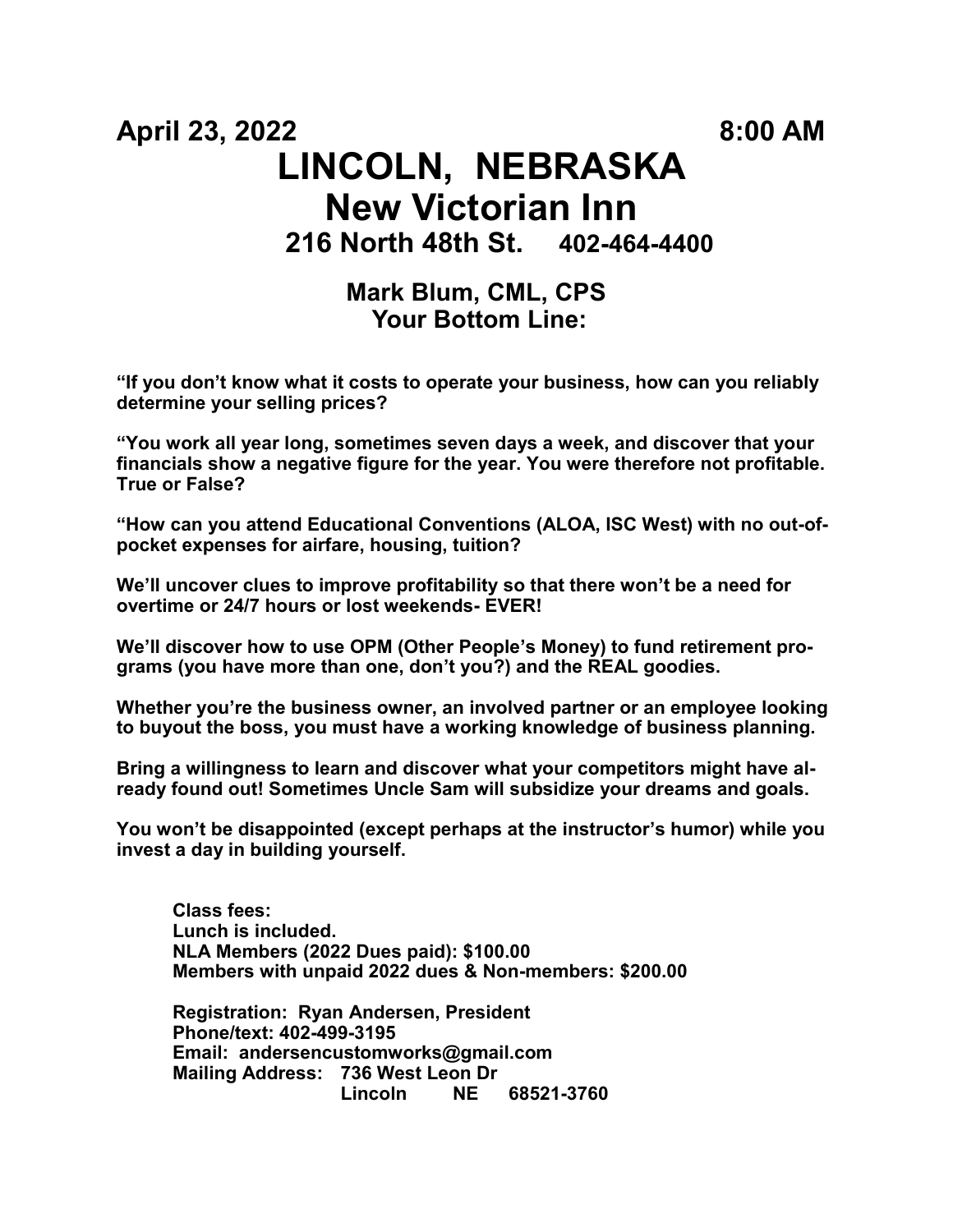# **"Your Bottom Line" Objectives**

**At the end of the presentation the participants will be able to** 

#### **Create**

**a personal Chart of Accounts,** 

## **Calculate**

**Minimum desired Margin on goods and services and hourly operational costs;**

#### **Compute**

**How many days' sales are in OPP (Other peoples' pockets); How much inventory is too much;**

## **Evaluate**

**Financial ratios to monitor forward progress toward profitability;**

## **Project**

**next year's selling prices using four or five simple arithmetic calculations;**

**When the participants leave, they won't care what the other guy charges.** 

**AND at next year's end, they'll have at least \$10,000.00 in the bank simply because they're good-looking (and Momma loves them.)**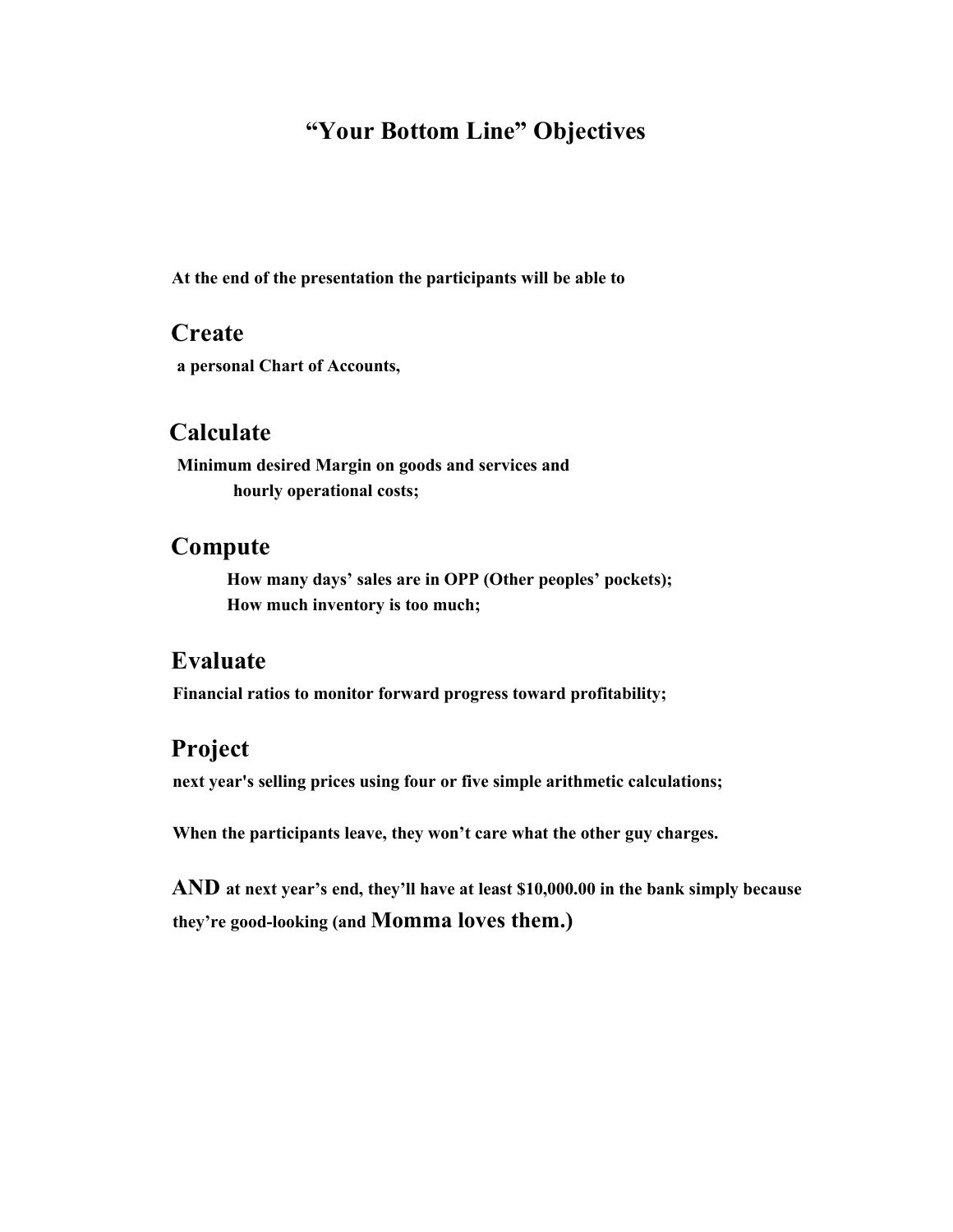Mark Blum, (DOB 04-22-1950) CML, CPS has worked in retail, wholesale and institutional environments since 1967.

Since joining the Associated Locksmiths of America (ALOA) in 1973, became actively involved and has taught throughout the industry since 1987.

He was the first recipient of the prestigious ACE Award, presented to the ALOA outstanding instructor of the year.

He is the first Master Locksmith in Michigan certified by ALOA, also the first Certified Professional Safe Tech in his state and at the time the youngest in Michigan to do so. He is also a Certified Fire Door Inspector and Certified Alarm Installer I.

In business since 1975, he is recognized as one of the most efficient in his State.

A member of regional and national security industry associations, his passion for improved profitability and professional development of locksmithing is widely known.

Over the last four decades, he has taught at local Educational Conferences, the Annual ALOA Convention as well as individual regional and State association EdCons.

His devotion to the trade allowed him to serve an elected position to the ALOA Board of Directors for thirteen years.

Directions from Google Maps.

Eastbound I-80

- 1. Take exit 395 for Northwest 48th Street
- 2. Keep right at the fork, follow signs for West O St/NE-55
- 3. Turn left onto West O St. Continue 7 mi.

4. Turn left onto N 48th St

Destination will be on the right.

Westbound I-80

1. Take exit 409 for Waverly/E Lincoln

2. Turn left onto US-6 W/Cornhusker Hwy

Follow steps 3, 4, 5 below.

Alternate exit:

1. Take exit 405—US 77 / North 56th St.

2a. Drive South to US 6 / Cornhusker Hwy. 2b. Turn right onto US 6 / Cornhusker Hwy.

3. Turn left onto N 48th St

4. Turn left onto R St

5. Take the 1st right onto N 50th St

Destination will be on the right